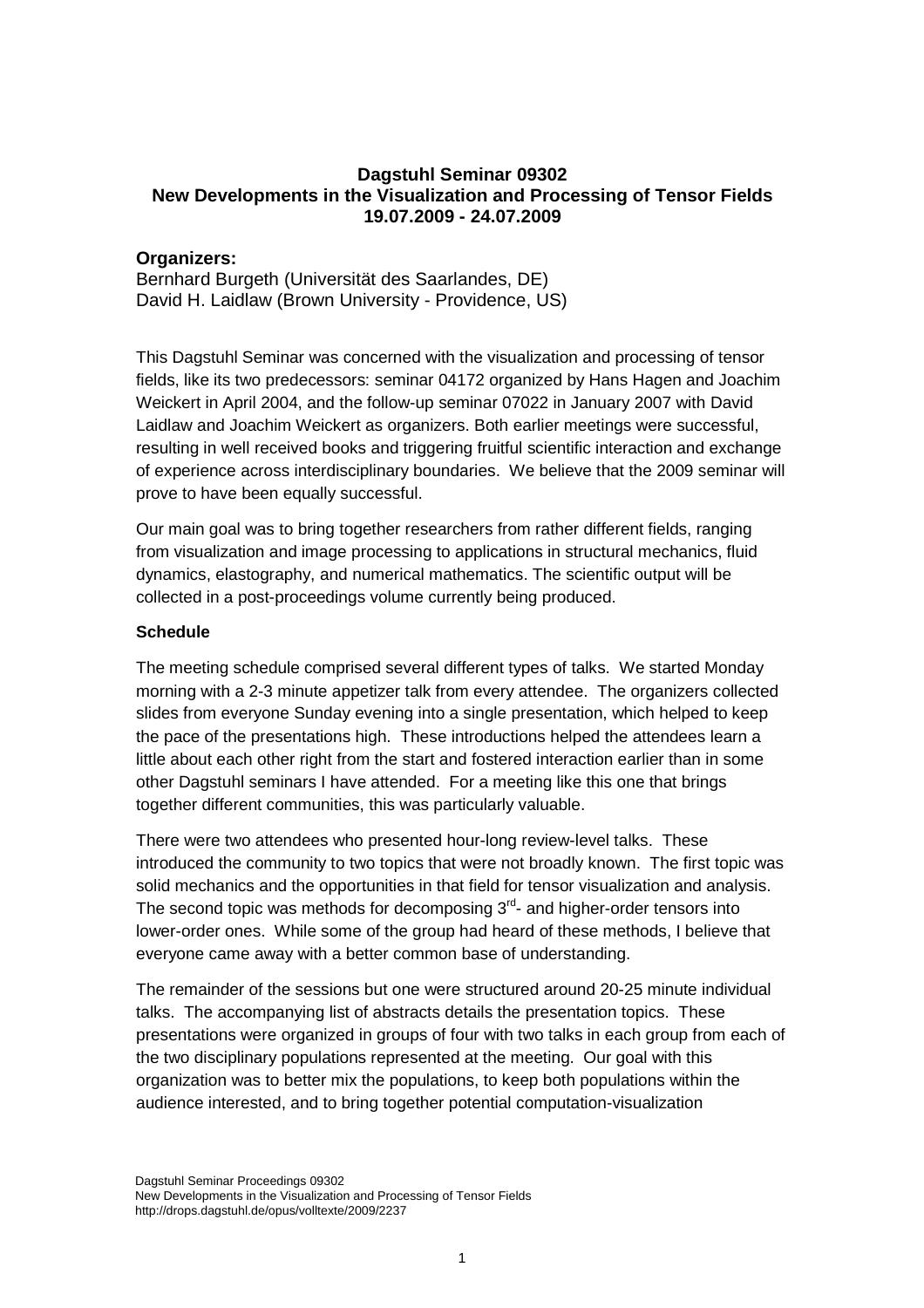collaborations. The organization seemed successful, but our subjective evaluation may be biased.

We tried a new outing for this seminar: a trip to a local coal-mine museum. It was a pleasant place to be in the warm weather, and provided a bonding experience for the group. A photo of the group attired for the mine is below:



#### **Results**

The Dagstuhl survey results suggest a success. All respondents said they would come to another seminar. All of the content-related responses were higher than those for the comparison group of seminars. In fact, no responses were lower than the comparisongroup mean.

As with the two related seminars preceding this one, we have begun the process of producing a Springer book. This third volume in the series is in early production; the proposed contact authors and chapter titles are:

1. "Anna Vilanova i Bartrol" <A.Vilanova@tue.nl>

A study of classification techniques for HARDI data simplification

2. "Stephan Didas" <stephan.didas@itwm.fraunhofer.de>

Higher Order PDEs for Filtering Tensor-Valued Data

3. "Thomas Schultz" <t.schultz@uchicago.edu>

Towards resolving fiber crossings with higher order tensor inpainting

4. "Luis Pizarro" <pizarro@mia.uni-saarland.de>

Deblurring matrix fields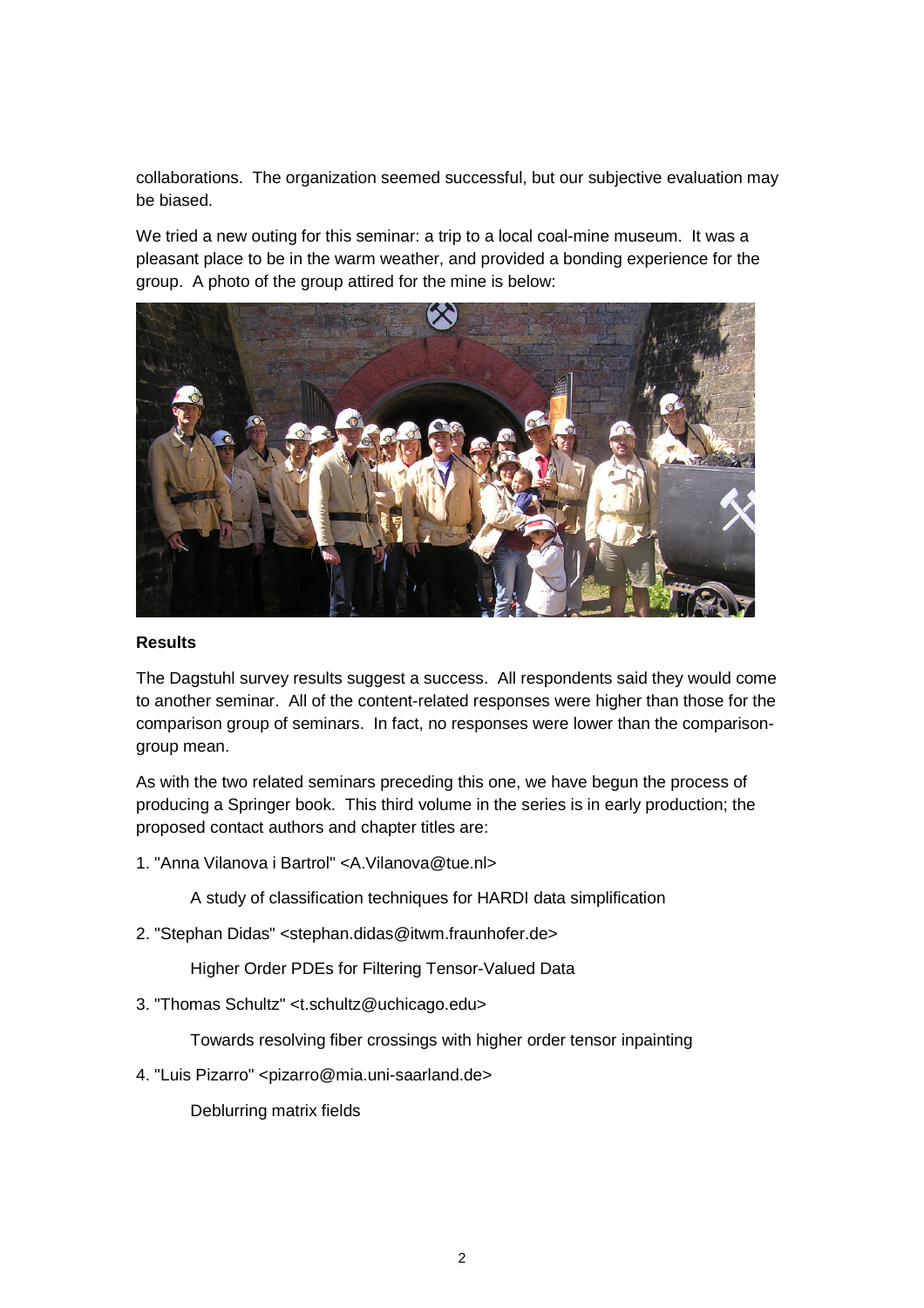5. "Song Zhang" <szhang@cse.msstate.edu>

Visualizing DTI Fibers as 2D Points

6. "Cagatay Demiralp" <cad@cs.brown.edu>

Modeling and exploring brain connectivity via two-dimensional maps

7. "Cagatay Demiralp" <cad@cs.brown.edu>

Manifold ways of coloring DTI fiber tracts

8. "eugene zhang" <zhange@eecs.oregonstate.edu>

A Survey on Tensor Field Design for Geometry Processing: Theory, Approaches, and Applications

9. "Carl-Fredrik Westin" <westin@bwh.harvard.edu>

Representation and Estimation of Tensor-pairs

10. "Rodrigo Moreno" <rodrigo.moreno@urv.cat>, Angel Garcia, and Domenec Puig

Adaptation of Tensor Voting to Image Structure Estimation

11. "Liz Marai" <marai@cs.pitt.edu>

Tensor Visualization in Turbulent Combustion Flow Calculations

12. "Xavier Tricoche" <xmt@purdue.edu>

Beyond Topology: A Lagrangian Metaphor to Visualize the Structure of 3D Tensor Fields

13. "Ofer Pasternak" <oferpas@post.tau.ac.il>

The effect of metric selection on tensor interpolations

14. "Hans Knutsson" <knutte@imt.liu.se>

Towards Closure on Structure Tensor Estimation – Introducing Polynomial Quadrature Filter Sets

15. "matt hall" <m.hall@cs.ucl.ac.uk>

Anomalous diffusion tensor imaging

16. "Rodrigo de Luis Garcia" <rodlui@tel.uva.es>

On the choice of a tensor distance for DTI white matter segmentation

17. "Gordon L. Kindlmann" <glk@uchicago.edu>